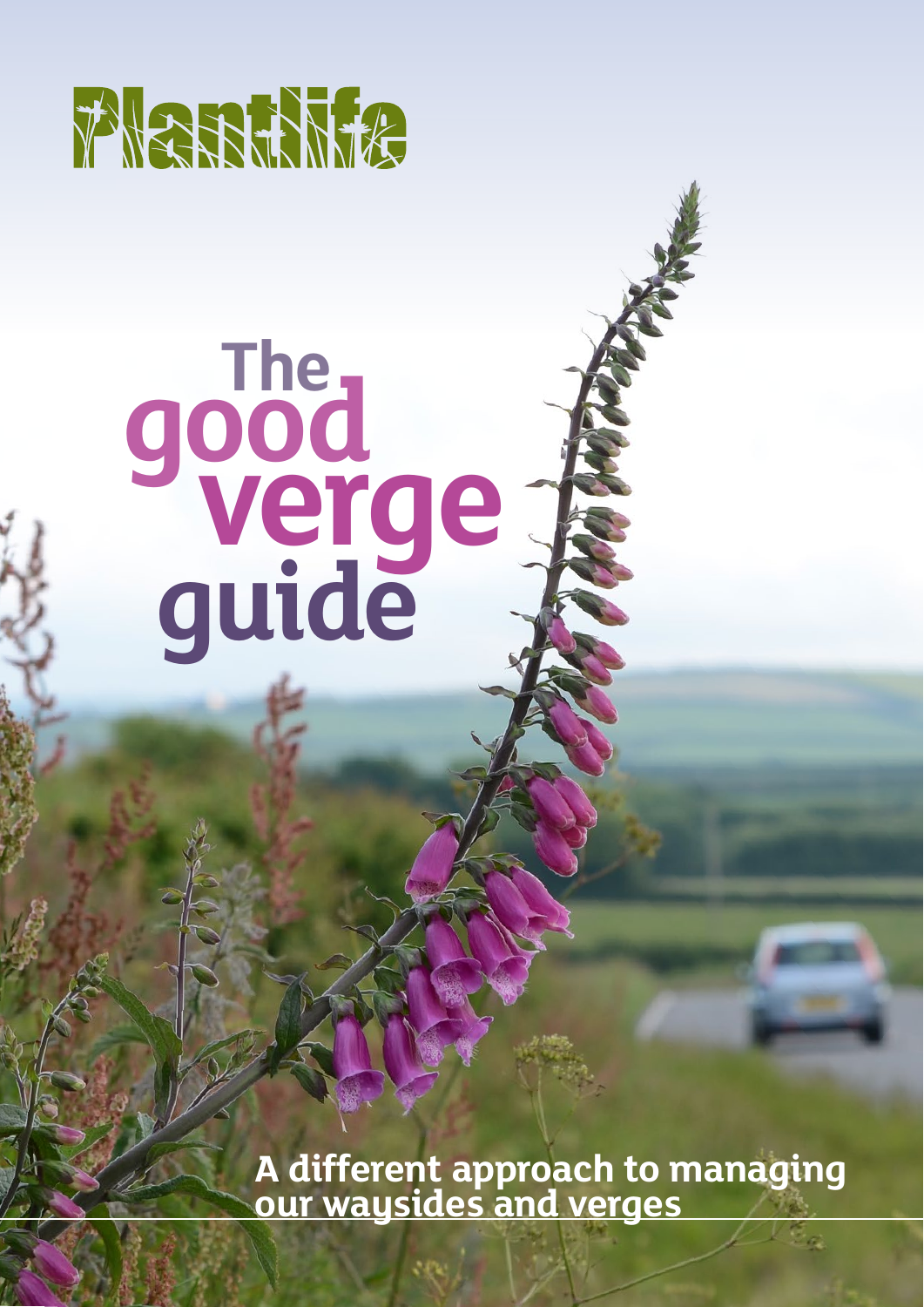

# **Contents**

### **Foreword**

- Taking a different approach
- **The value of verges**
- **The diversity of verges...**
	- Our rich and varied verges
	- Road verge winners and losers
	- Verges past and future
	- Road verge nature reserves

### **Plantlife's road verge management guidelines**

- What we want to achieve
- Basic road verge management for enclosed, grassy verges
- Enhanced road verge management for grassy verges
- Management of other verge habitats
- Benefits for bees, butterflies and beetles
- Yellow rattle nature's own lawnmower
- **Verges and the law**

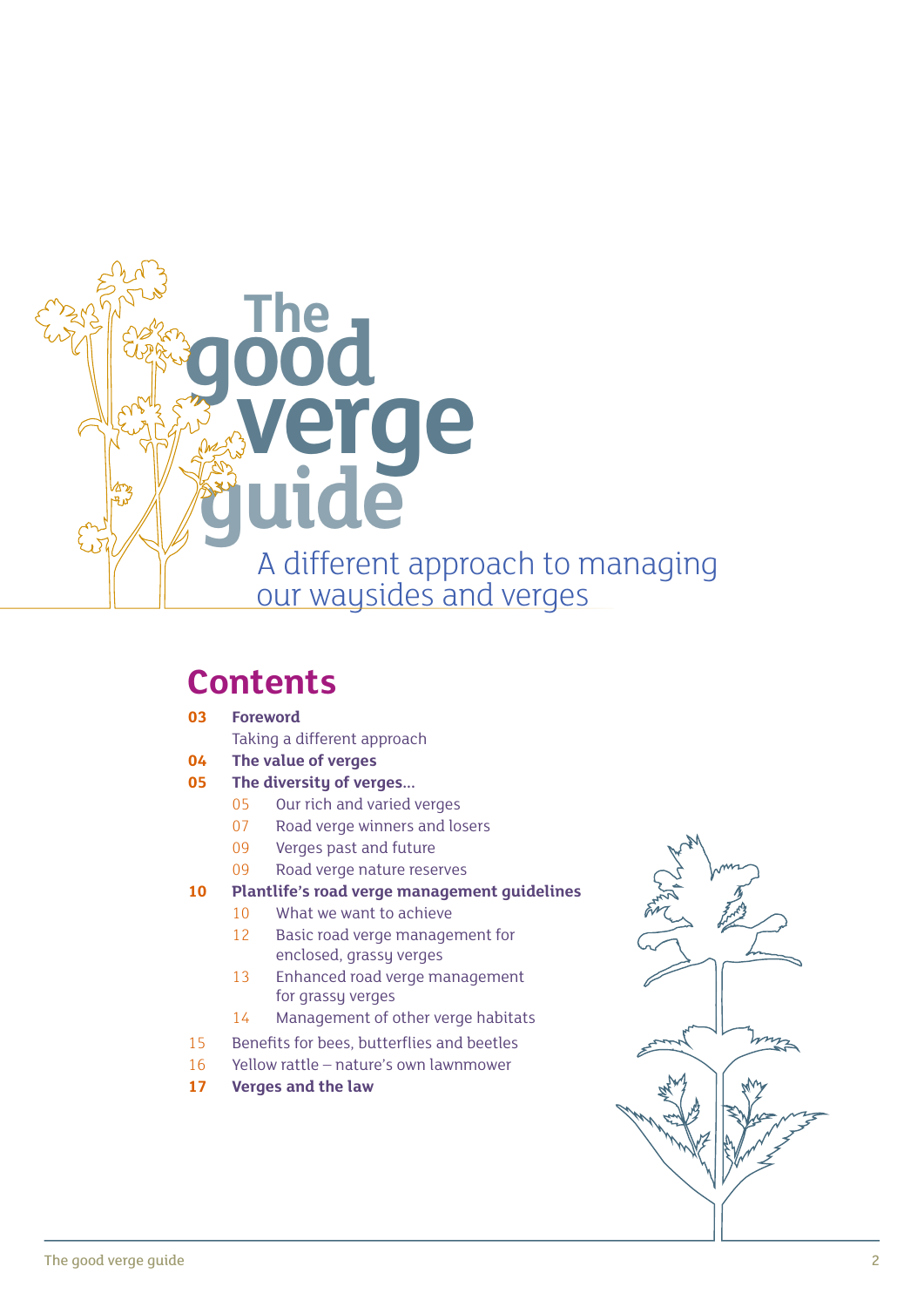# **Foreword**

*"Throughout the spring and summer the wild flowers of our country roads and lanes delight all who walk or drive them – or rather one would think that they delight everyone, but this is clearly not entirely so because each year, at the height of their glory, mile upon mile of them are ruthlessly cut."* John Burton, Country Life, 1973.



# **Taking a different approach**

Plantlife's vision for Britain's road verges is one where all verges are managed for wildlife as a matter of course, restoring and expanding flower-rich habitats along our road network. This will ensure the survival and natural spread of both common and rare species, for their own sake, for the sake of the wildlife they support and environmental benefits they bring, and to enhance the contact with nature experienced by users of Britain's road network.

We know that verges are under considerable pressure. Priorities for safety and access, along with budget constraints and difficulties with the collection of litter and grass clippings all mean that enhancing their wildlife value is often low on the list. But we believe that the adoption of a few basic principles can significantly improve the biodiversity on our verges, bringing benefits for wildlife, for us and for future generations.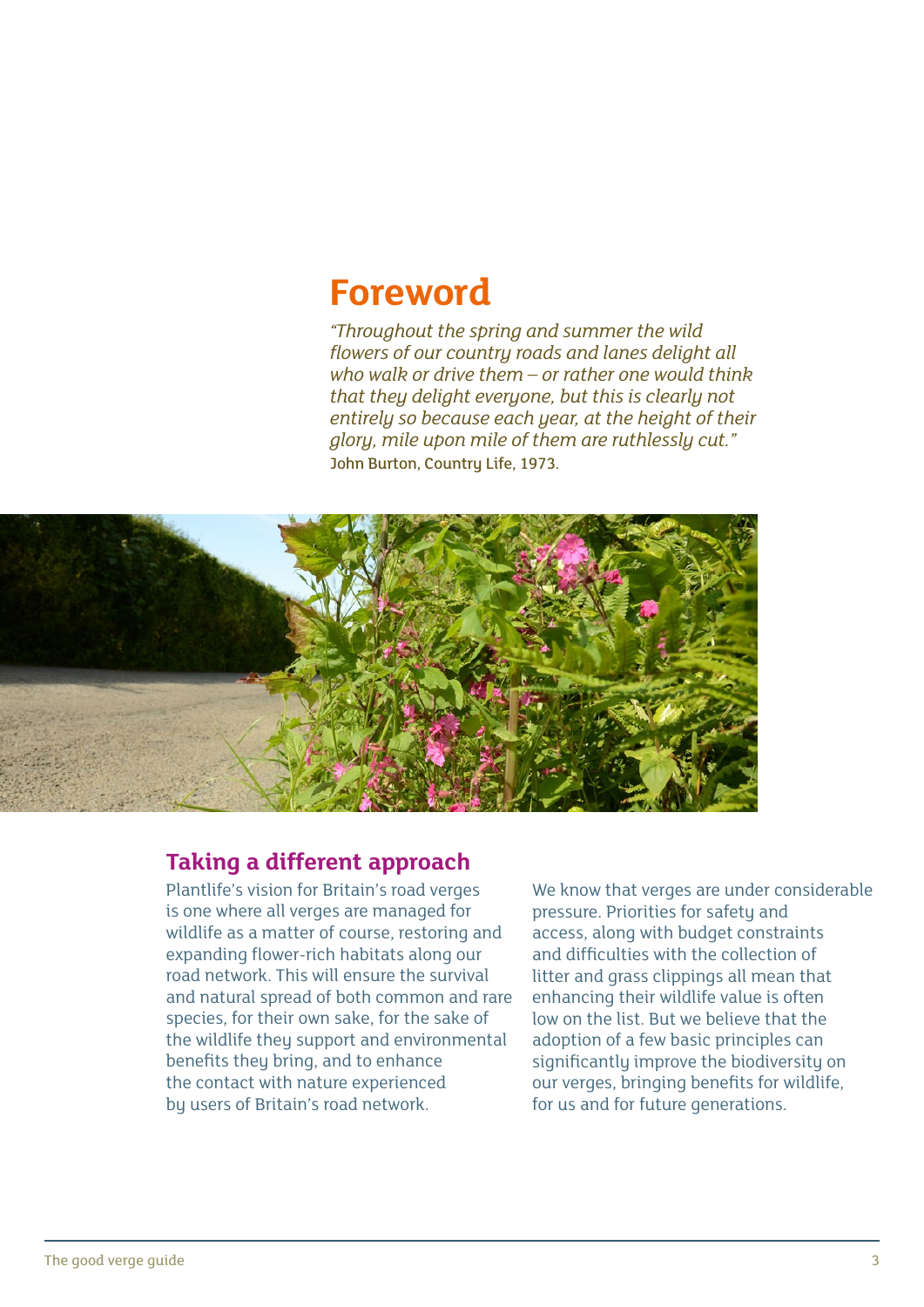# **The value of verges**

There are nearly half a million kilometres of rural road verge in the UK. This is equal to half of our remaining flower-rich grasslands and meadows.

> For the **23 million** people commuting to work by road every day, road verges can be their only daily contact with nature. The procession of colour through the year – cowslips, bluebells, cow parsley, oxeye daisies, orchids, scabious, foxgloves and knapweed keep us in touch with the changing seasons and provide us with a sense of place: pyramidal orchids on the southern chalk downs, wood crane's-bill in the Yorkshire Dales and melancholy thistle in Scotland.

> > With over **97%** of ancient wild flower meadows destroyed since the 1930s, road verges are a vital refuge for many bees, butterflies, birds, bats and bugs – a good verge will supply a diverse source of nectar and pollen from the first celandines in February to the last Devil's-bit scabious in September. Bird's-foot trefoil alone is a food plant for over 130 species of invertebrate.

> > > Over **16,700** people have signed up to Plantlife's call for road verges to be managed better for nature.

> > > > Over **700 species** of wild flowers grow on our verges, nearly 45% of our total flora, and are home to many familiar wild flowers that are now becoming threatened, such as harebell, field scabious and ragged-Robin.

> > > > > But **87** of these are threatened with extinction or heading that way, including the largest British populations of rarities such as Deptford pink, tower mustard and spiked rampion.

Man orchid Purple milk-vetch Crested cow-wheat Iphur clover Field gentian Wood bitter-vetch Spignel Spreading bellflower Velvet lady's-mantle Lesser calamint Meadow clary

The good verge guide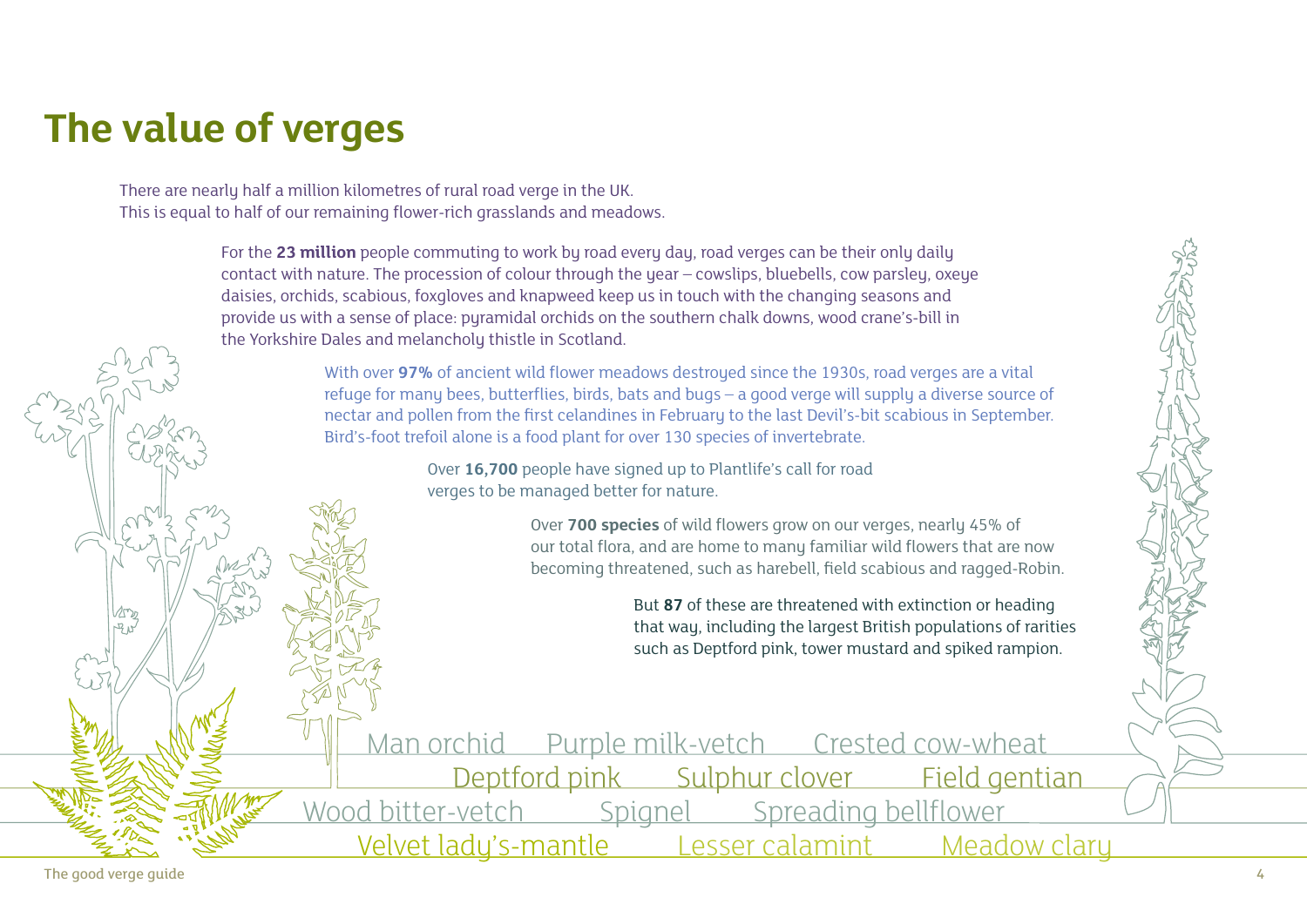# **The diversity of road verges... Our rich and varied verges**

### **There are two main types of road verge in the UK:**

**Enclosed** verges are separated from neighbouring land by a fence, hedge or wall. These verges require specific management – usually cutting – in order to maintain their wildlife interest. They are the most common type of verge in the lowlands, but also occur in upland areas.

**Unenclosed** verges are not separated from neighbouring farmland by any boundary and their management generally comes from grazing livestock that wander onto the verge. They occur in lowland areas where roads pass through heathland, moorland and across common land, but are most frequent in upland and mountainous areas.

### **Our verges are as diverse as the countryside they pass through:**

**Lowland grassy verges are the most widespread and are found throughout the UK**. A good example will be home to meadow flowers such as cowslips, oxeye daisy, scabious, clovers, vetches, knapweed and meadow crane's-bill. Flowery and exuberant, they can support magnificent displays of orchids, especially the various spotted and marsh orchid species, but also pyramidal and early purple orchids. Thanks to the infertile soil the sward is thin and short, with delicate grasses like sweet vernal grass, quaking grass and crested dog's-tail allowing plenty of room for other flowers to grow. On the best verges that are cut later in the year, yellow rattle also helps to keep the grass down.

> **Upland grassy verges**, found in Wales, northern England and Scotland, are often wetter and more acidic than their lowland counterparts, sometimes resembling rare upland hay meadows. Devil's-bit scabious is characteristic, along with wood crane's-bill, bistort and melancholy thistle, and these verges can support large populations of heath spotted orchid and northern marsh orchid. Such verges tend to grow more slowly and are usually cut late in the year, although unenclosed verges are often grazed by livestock from surrounding hills and moorland.

**Damp verges and ditches** can be found at all altitudes and provide a different type of floral display. In the lowlands the vegetation can grow quite tall and lush – almost like a fen in character - with ragged-Robin, meadowsweet and purple loosestrife interspersed between rushes and reeds. In the ditches themselves, deeper-water plants can thrive, such as yellow iris and hemlock water-dropwort. On poorer soils in western areas damp verges can be home to rush-pasture (rhôs pasture), characterised by rushes, whorled caraway, lesser spearwort and sneezewort. By contrast, the wettest verges in the uplands and the far north-west of Scotland can even resemble bogs, with mounds of sphagnum moss home to insectivorous sundews and butterworts along with bog asphodel and cottongrass.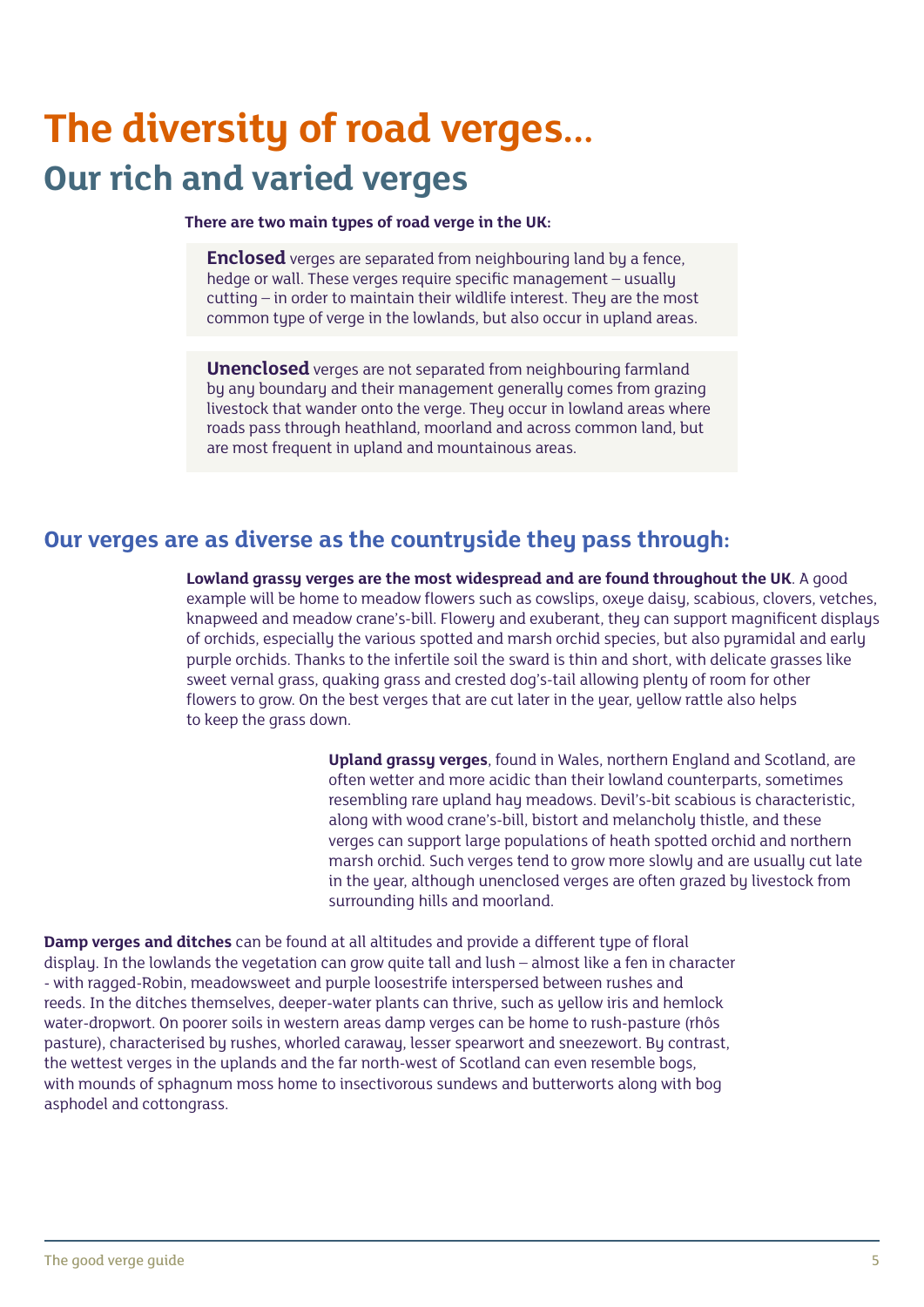**Heathy verges** are found on dry, poor soils in lowland areas of England and Wales where roads pass though areas of heathland, or more widely in upland areas of the UK; they're especially common in Scotland where roads often pass through areas of unenclosed moorland. Such verges can provide colourful displays of heather (ling) and bell heather, along with gorse and bilberry (blaeberry), and flowers including tormentil, heath bedstraw and sheep's-bit scabious. Since their growth is quite slow, these verges are not cut annually; they're usually unenclosed and are often grazed by livestock from surrounding land.

> **Wooded verges** can be simply magical in spring, with flamboyant displays of woodland flowers along shaded leafy lanes under a canopy of leaves. Primroses, bluebells, celandines, wood anemone, ramsons, greater stitchwort and violets all herald the arrival of spring, along with early purple orchid nestled amongst the ferns. Later, foxgloves and red campion continue the show, and in a few places in the west rarer bastard balm and spreading bellflower can be found. Grasses tend to grow thinly in the shade, so if cutting is needed it's usually done in June and July when the spring flowers have set their seed.

The diversity of our verge flora is staggering. Over 700 species of wild flower are known to grow on verges somewhere in the UK, that's 45% of our entire flora. This vast palette allows some remarkable pictures to be painted, with plants coming together in a myriad of combinations that lend local character and identity to our verges: **Sunken lanes in Devon** with bluebells, bastard balm, wood anemones and ferns

**Dry, grassy verges in eastern Scotland** with maiden pink, hoaru cinquefoil, knotted clover and meadow saxifrage

**Chalk downland verges on Salisbury plain** with pyramidal orchids, thyme and squinancywort

**Upland verges in mid Wales** with wood bitter-vetch, butterfly orchids and heath bedstraw

**Clay-rich verges in East Anglia** with sulphur clover, crested cow-wheat and dyer's greenweed

**Limestone verges in the Yorkshire Dales** with bistort, wood crane's-bill and lady's mantles

**Damp heathland verges in western Scotland** with butterworts, cottongrass and sphagnum mosses



The good verge guide 600 m contracts to the contract of the good verge guide 600 m contracts of the good verge guide 600 m contracts of the good verge guide 600 m contracts of the good verge guide 600 m contracts of the go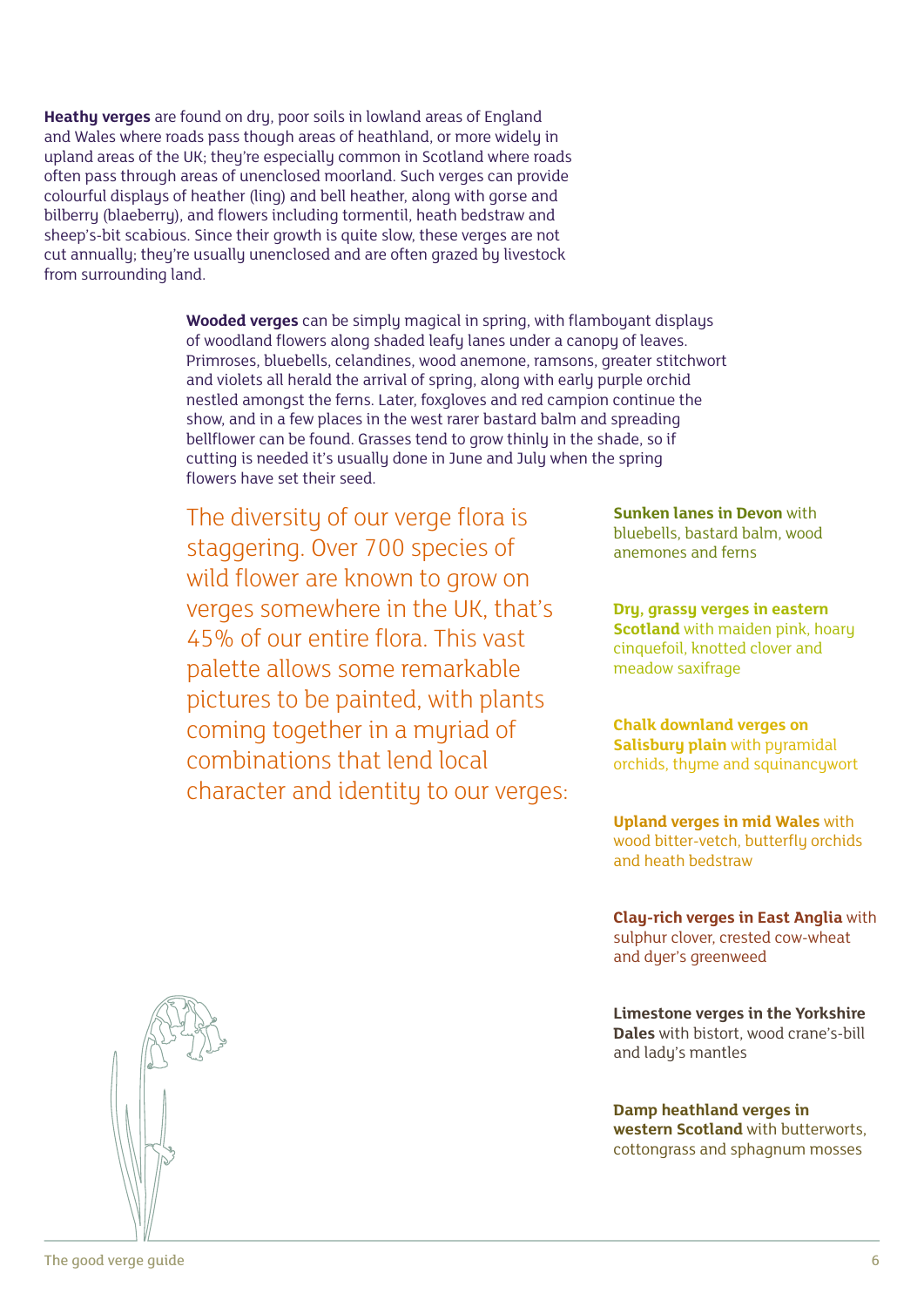# **Road verge winners and losers**

The last few decades have seen huge changes in our road verge flora. These have been driven mainly by changes in the way we cut and manage verge habitats and the increasing fertility of roadside soils. Some species have done well, thriving and spreading, while others have suffered, disappearing from view.

> One noticeable trend is that, with the move to earlier and earlier cutting in spring, **we're erasing summer from our verges**. Only plants that flower early have a chance to set seed before the mowers arrive. As a result, some spring flowers are thriving and spreading, but summerflowering plants – many of which typify our beautiful meadows – are disappearing. This isn't just bad news for flowers, it is bad news for the bees, beetles, butterflies and birds that rely on plants for food.

In addition, vigorous perennial plants and some invasive introductions are better at surviving the tough roadside conditions we've created, so these are increasing at the expense of more delicate species.

## **Here are a few road verge winners and losers.**



### **Cuckooflower** (*Cardamine pratensis*), **cowslip** (*Primula veris*), **garlic mustard** (*Alliaria petiolata*) and **celandine** (*Ficaria vesca*).

All these early spring-flowering species put on fantastic displaus on manu verges. They set their seed quickly – within just a few weeks – and are therefore able to spread before the first cut. While bluebell (*Hyacinthoides non-scripta*) does well on some verges, its seeds take longer to ripen and rarely have a chance to be spread before the mowers arrive.



### **Cow parsley** *(Anthriscus sylvestris)*.

Although loved by many, especially when roads are garlanded with delicate white lace in May, this can be an invasive native perennial when nitrogen levels are high. It has undergone an explosion in abundance on our verges, where it relishes the increasingly fertile soils. It reproduces vigorously by vegetative spread and doesn't need to set seed to survive, so it can spread in the face of early mowing, out-competing many other roadside flowers.

### **Three-cornered garlic** *(Allium*

### *triquetrum).*

This highly invasive non-native bulb produces white flowers in spring and was introduced into Britain from the Mediterranean, first escaping from gardens in 1849. It's spreading rapidly along road verges and is now found from Land's End to Orkney, being especially abundant in south-west England, southeast England and around the Welsh coast. Like other invasive arrivals such as **montbretia** (*C. x crocosmiiflora*) and **hybrid bluebell** (*Hyacinthoides x massartiana*), it forms dense colonies that can out-compete our native flora.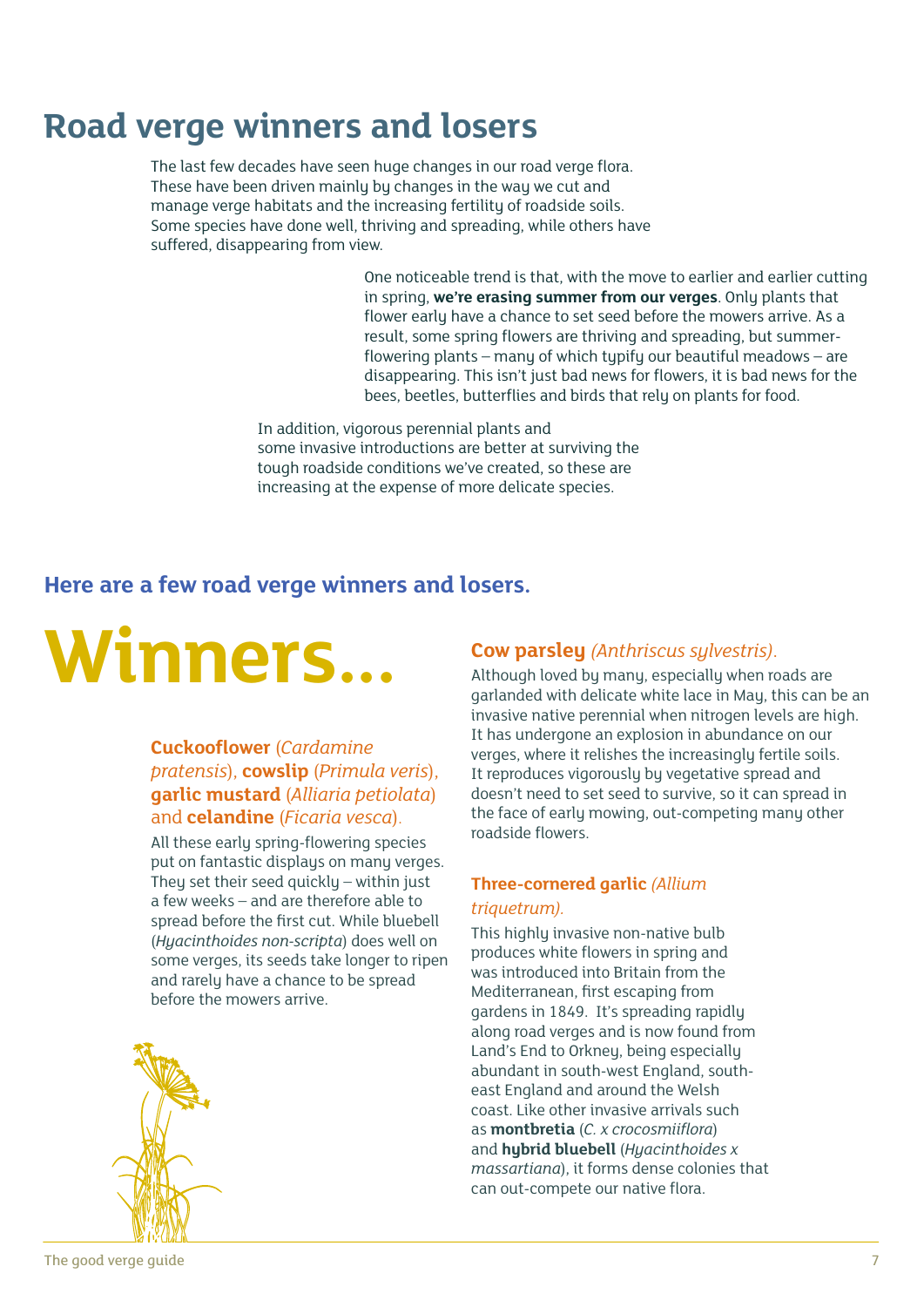# **Losers...**

### **Yellow rattle** (*Rhinanthus minor*) and **eyebrights** (*Euphrasia* spp).

These summer-flowering annuals are classic meadow species, but they need to set seed every year in order to survive. Early spring cutting has all but eradicated them from verges, which is ironic as they could be the saviours of our verge flowers and help control the growth of grass (see 'Yellow rattle' on page 16).

### **Man orchid** (*Aceras anthropophorum*)**, greater butterfly-orchid** (*Platanthera chlorantha*), **green-winged orchid** (*Orchis morio*) and **frog orchid** (*Coeloglosswum viride*).

While these orchids flower in early summer, like most of the 25 orchid species on our roadsides their seed pods take weeks to fully ripen. Early cutting destroys them and the hundreds of thousands of seeds they contain. As a result these orchids are now rare on verges, except those that are properly managed.

### **White campion** (*Silene latifolia*).

Once common and widespread on our verges, this summer-flowering perennial is short-lived and relies on new plants regularly growing from seed. Like many other summer-flowering meadow perennials, such as **field scabious** (*Knautia arvensis*), **betony** (*Betonica officinalis*) and **knapweed** (*Centaurea nigra*), it's becoming rarer on verges, with consequences for pollinating insects.

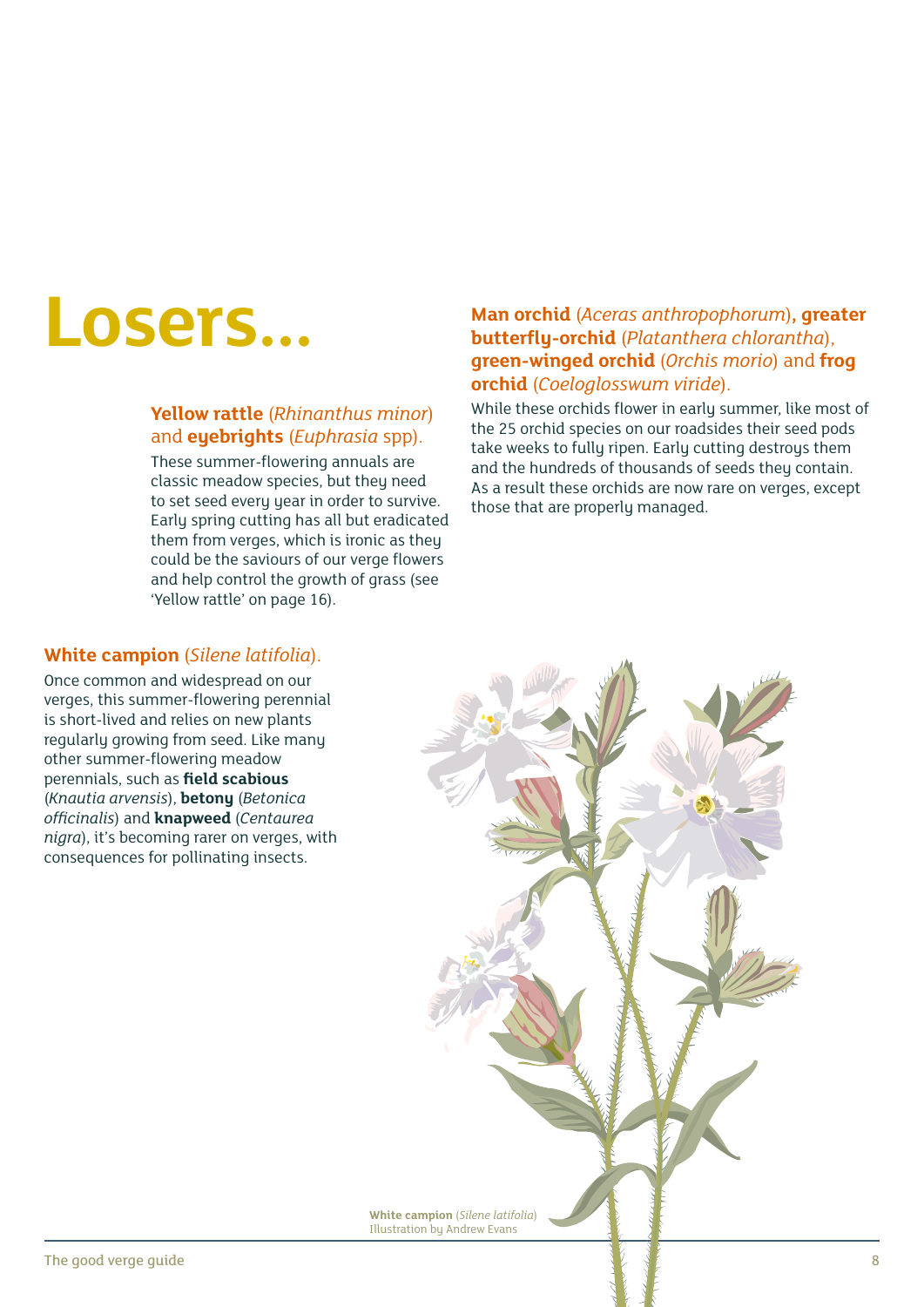# **Verges past and future**

In the 1980s, a chalk verge in Hampshire supported all sorts of wonderful downland flowers like wild marjoram, puramidal orchid, greater knapweed, wild basil, blue fleabane and salad burnet. Returning to the same spot today is dispiriting. Most of these species have gone – just tough old greater knapweed remains – and the verges are now dominated by robust grasses, cow parsley and hogweed.

# Q: What happened? A: We changed the way we manage verges...

Originally, trackways and byways were used to move livestock between fields and farms, whilst ancient droveways took livestock longer distances to market. Along with the horses that were used to pull carriages and carts, these animals grazed the verges as they passed. This kept the grass under control and encouraged the growth of wild flowers.

Particularly wide verges were treated like meadows, scythed in summer to provide a crop of hay; such verges can still be seen in some rural areas and are still used by traveller communities to tether and graze their animals as they have done so for generations.

Gradually though, with the rise of the petrol engine and decline in livestock using the tracks, these routes were tarmacked. Without grazing animals to keep the vegetation in check, roads were allocated a 'linesman' whose job it was to keep the verges cut, dig out drainage ditches and trim hedges in a particular area. However, in the 1950s, this labour-intensive practice declined, along with the traditional skills that went with it. The task of roadside maintenance was gradually passed on to landowners, local councils and authorities who (apart from a thankfully brief interest in the use of growth-suppressing chemicals in the 1970s) turned increasingly to mechanisation to do the job.

Today, mowers are almost always used to cut our verges. Cheap and easy to operate, they can be used repeatedly to cut verges throughout the year at low cost. Deprived of the opportunity to set seed, flowers have disappeared as a result. The mowings left behind are hard to remove, so it's left and builds up a thick, suppressing thatch that rots down and enriches the soil. There is also an unseen threat to our roadside flora. Vehicle exhausts are one of the main sources of nitrous oxides (NOx), atmospheric pollutants that also affect our own health. Evidence now shows that these nitrogen-rich compounds are fertilising our countryside, with many declines in flowerings, mosses and liverworts being attributed to this 'fertiliser rain'. Delicate species of low-fertility soils, such as harebell and small scabious, are being shouldered aside by larger, more nutrient-demanding species like cock's-foot grass and creeping thistle.

 It's a perfect storm. With nitrogen from vehicle exhausts landing directly on verges, fertilising the soil, and mowers preventing flowers from setting seed, our roadside flora has changed beyond all recognition in a lifetime.

# **Road verge nature reserves**

Valiant efforts have been made to protect some of the best remaining stretches of flower-rich verge. Locally, some councils and conservation groups – notably The Wildlife Trusts – have identified many Road Verge Nature Reserves (RVNRs) to ensure good management. These can be spectacularly successful – reserves set up in Powys, Kent, Lincolnshire, Norfolk and Oxfordshire are still in superb condition after many years and protect and enhance much of the diversity they aimed to protect, despite increased nitrogen deposition. In Norfolk, a RVNR has even been identified as the counties' flagship **[Coronation Meadow](http://coronationmeadows.org.uk/coronation-meadows/region/norfolk)** thanks to its thriving population of sulphur clover and dyer's greenweed.

However, relatively few councils or local authorities run such schemes and, when funding becomes limited or commitment wanes through changing personnel, management of RVNRs can lapse and diversity can quickly be lost. This type of approach also places our attention on very small stretches of verge, **sometimes as little as 0.07% of the total road network in a county**. With these sections under increased protection, it can foster a feeling that the rest of the verge network can be abandoned. However, we need to be much more ambitious than this. It's only through improved management of the wider road verge network that substantial conservation gains can be made, especially in terms of habitat connectivity and genuine benefits for plants, for the wildlife they support and for people.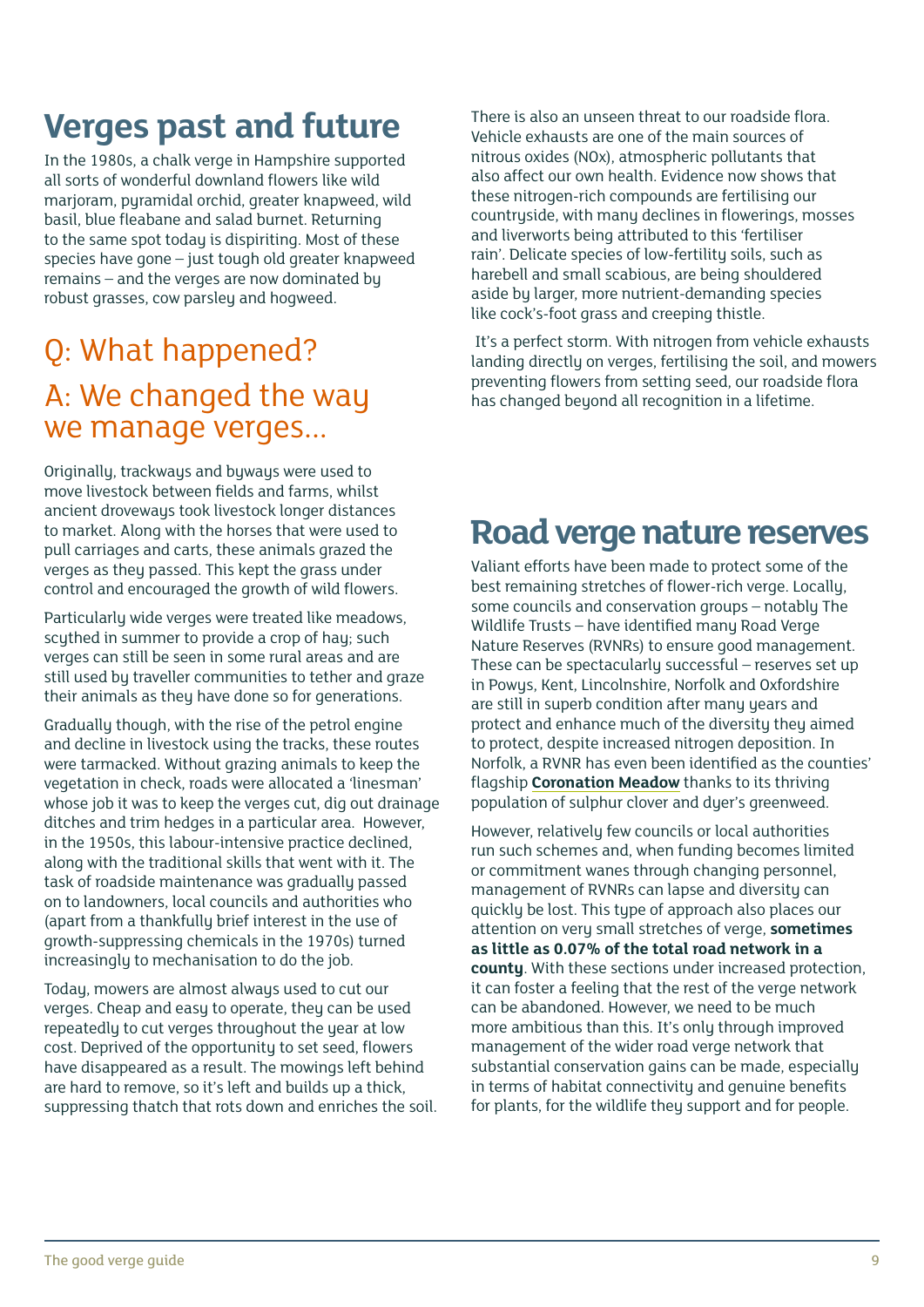# Plantlife's road verge management guidelines



# **...we want to achieve**

**The primary aim of our Road Verge Campaign is to bring good management to as much of the rural road network as possible. We want to:**

**Maximise flowering plant diversity** on our verges, recognising that nearly 45% of our native flora grows on road verges.

**Maximise subsequent benefits for invertebrates and other wildlife** through provision of food plant resources, including nectar and pollen.

**Produce practical guidelines** that can be easily undertaken by landowners, councils and local authorities on as many verges as possible.

**Keep roads safe for motorists**, recognising that verges along sight-lines and around junctions are a priority and need to be cut regularly.

> **These guidelines are based on a review of grassland, meadow and verge management, especially long-term studies that**  investigate the effects of cutting dates on vegetation<sup>1,2</sup>. These **show two interesting things:**

**Firstly, early cutting dates reduce floral diversity over time**. Deprived of an opportunity to seed, early cutting encourages the vigorous growth of robust, long-lived species that are more likely to spread vegetatively.

**Secondly, late cutting dates also reduce floral diversity over time**. If cutting is delayed too late in the season, this encourages the build-up of a thick 'thatch' of dead and dying vegetation forming a mat over the soil. Again, this encourages the growth of more vigorous species that don't rely on open soil for seed to germinate, as many of our wild flowers do. **Even worse is no cutting at all**; if grasslands and verges are left uncut even for just one year their composition begins to change and species begin to decline. Basically<sup>3</sup>, grassy verges are very sensitive to changes in management and there appears to be a narrow window of opportunity each year – from mid-July until the end of September – when cutting helps to maximise species diversity.

<sup>1</sup> Humbert, J-Y, Pellet J, Buri, P & Arlettaz R (2012). Does delaying the first mowing date benefit biodiversity in meadowland? Environmental Evidence 1:9.

<sup>2</sup> Parr TW, Way JM (1988). Management of roadside vegetation: the long-term effects of cutting. J Appl Ecol, 25:1073–1087.

<sup>3</sup> Csergő, AM, Demeter, L., Turkington, R. (2013). Declining Diversity in Abandoned Grasslands of the Carpathian Mountains: Do Dominant Species Matter? PLoS One <http://www.ncbi.nlm.nih.gov/pmc/articles/PMC3754964/>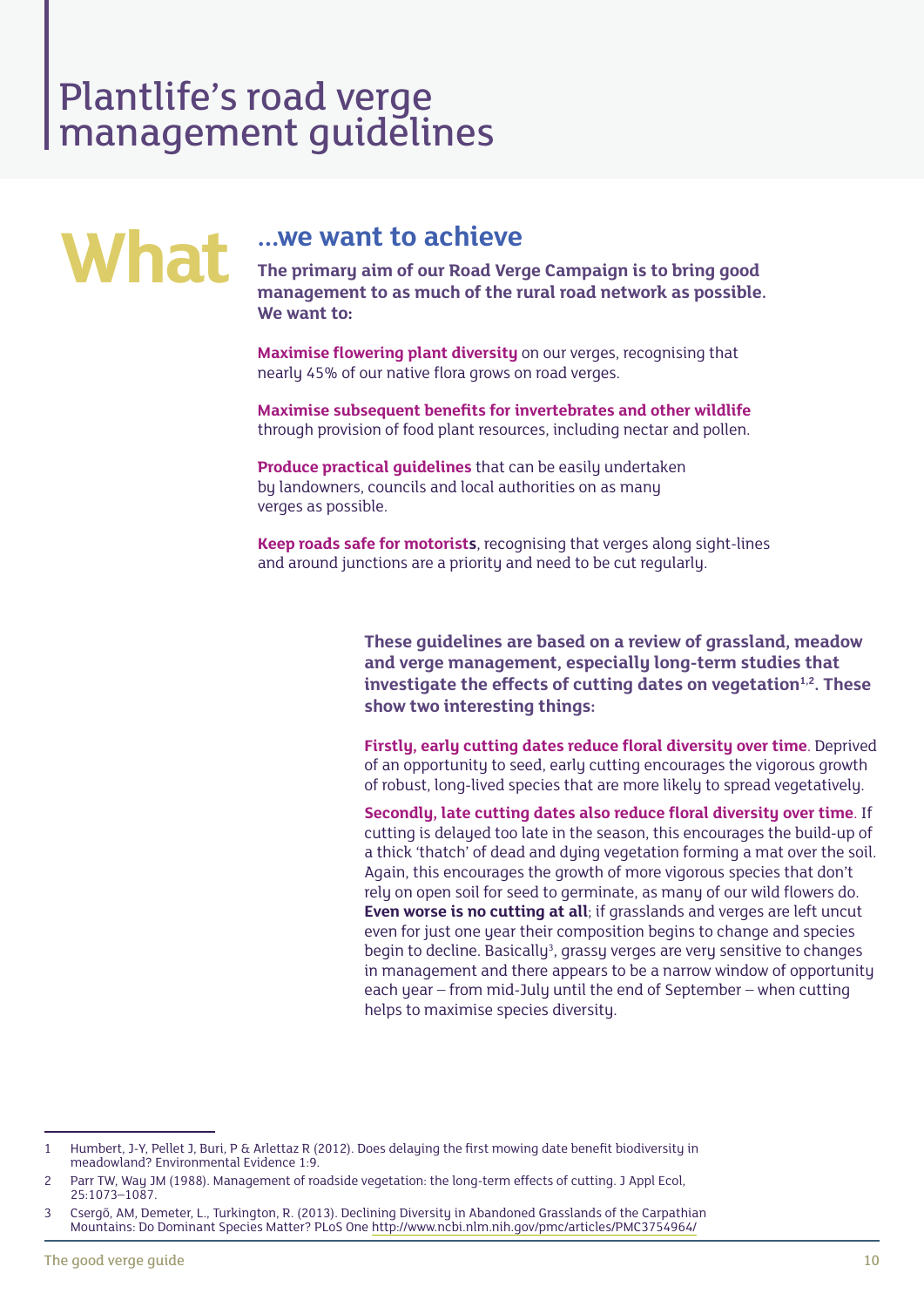# Plantlife's road verge management guidelines



**Our principle aim, therefore, is to delay the first cutting date of lowland grassy verges from early spring until lat summer. The first cut should be undertaken in a period between mid. July and the end of September, when date of lowland grassy verges from early spring until late summer.** The first cut should be undertaken in a period between mid-July and the end of September, when seeds have been shed. The exact date depends on local conditions, as determined by latitude and altitude. Typically it will be around mid-July in southern England and south Wales, August in the English midlands and lowland mid-north Wales, and September in upland England, Wales and most of Scotland.

> Developing this sort of management guidance is never straightforward. As well as the challenge of producing general guidance for such a diverse collection of habitats, the realities of day-to-day road verge management that local authorities must deal with have to be taken into account. There are, for example, priorities for driver safety and pedestrian access, the realities of severe budget constraints, the practical difficulties associated with the collection of grass clippings and litter and negotiating programmes of work with contractors. Guidelines therefore have to be as straightforward and practical as possible; if they're complicated and difficult to undertake they'll almost certainly be ignored.

# Four main principles lie behind our guidelines:

**Annual management is essential on enclosed verges***.* Some form of verge management is essential to maintain flowerrich habitats. Without regular management, studies have shown that most grassland flowers disappear rapidly. Even if the grass is left uncut for a single year, coarser vegetation will start to become more dominant. Over time, uncut verges turn into scrub and woodland. 1

**Grow, flower, seed, mow.** Plants need to complete their full life cycle each year  $-$  i.e. allowed to grow, flower and set seed – in order to thrive. Generally, most flowers take roughly 6 to 8 weeks from flowering to successfully shed viable seed. Cutting plants down in full flower deprives invertebrates of nectar and pollen and stops plants reproducing from seed. Regular and early cutting quickly eliminates some species, such as yellow rattle, which can even help keep grasses under control. 2

**Remove the cuttings***.* Removal of grass clippings plays a major role in maintaining species-rich vegetation on verges, curbing the growth of vigorous plants that smother their neighbours and helping to reduce soil nutrient levels. It also removes the 'thatch' of dead vegetation, exposing underluing soil and giving seeds room to germinate. Although very difficult to do in practice, some councils are investigating the use of clippings as biofuel, making the practice economically viable. 3

**Mixing it up.** Different plants, insects and animals require different ecological conditions, so verges with a diversity of open areas, scrub and woodland will support more species. A mixture of long and short grass will also benefit invertebrates. Leaving a strip of longer, uncut grass at the back of the verge can is especially helpful for invertebrates, as long as it can be cut on a rotation every 2-3 years. Even if the whole width of the verge is cut, some long grass is usually left standing at the back of the verge, providing essential habitat.  $\prime_{\rm L}$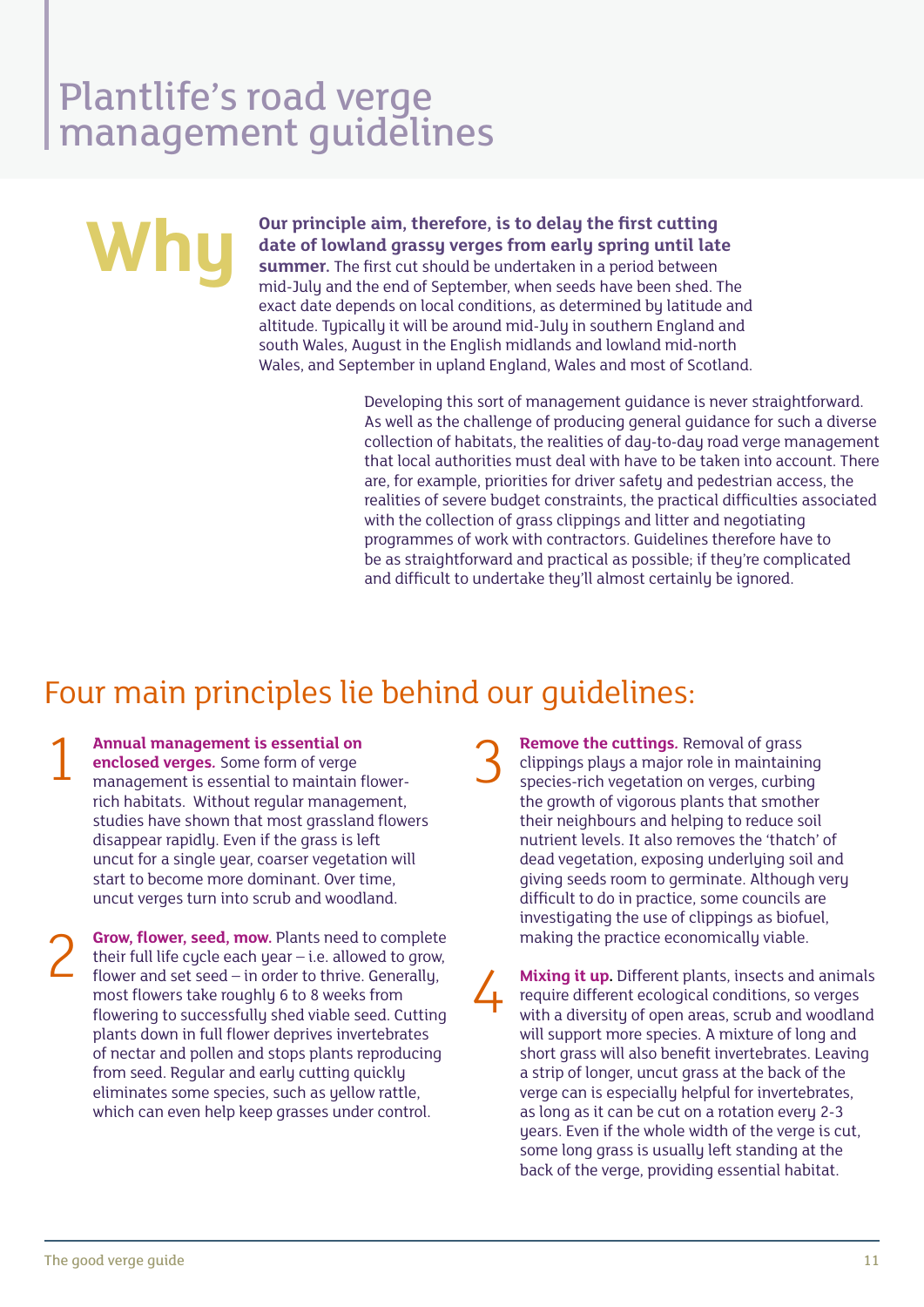# Plantlife's road verge management guidelines



### **We have developed two main management prescriptions.**

The first (A. Basic road verge management) is aimed at all enclosed grassy verges in the lowlands, regardless of current condition. The second (B. Enhanced road verge management) is aimed at sections of verge that are still rich in wild flowers, such as Road Verge Nature Reserves. We have also provided advice on the management of other types of road verge habitats.

# **Basic road verge management for enclosed, grassy verges** A

**The following should be undertaken on all enclosed grassy road verges** (apart from those areas, such as junctions, where safety is a priority)

### **If only one cut is possible:**

Cut the full width of the verge once a year, between mid-July and the end of September. This allows plants to flower and, importantly, gives time for seed to be set.

### **If more cuts are required, do one of the following:**

Cut the full width of the verge between mid-July and the end of September. Then cut once more before Christmas. **This is the ideal option to conserve and enhance wild flowers**, as it mimics the pattern of traditional meadow management.

### **Or...**

Cut the full width of the verge as early as possible, during February and March. This is before most verge plants flower and it won't disturb ground-nesting birds. Cut the full verge again during September and October. This slightly later date for the second cut allows plants that were cut earlier in the year sufficient time to flower and set seed.

### **If it is not practical or desirable to cut the whole width of the verge:**

On large verges, cut a 1 metre strip at the edge of the verge as early as possible – during February and March. This allows grass at the back of the verge to grow longer, providing a diversity of habitat that is especially important for invertebrates.

**Or...**

On small verges of less than 1 metre, leave some sections uncut, for example 100-metre sections every 200 metres.

In both these cases, cut the full width of the verge during September and October.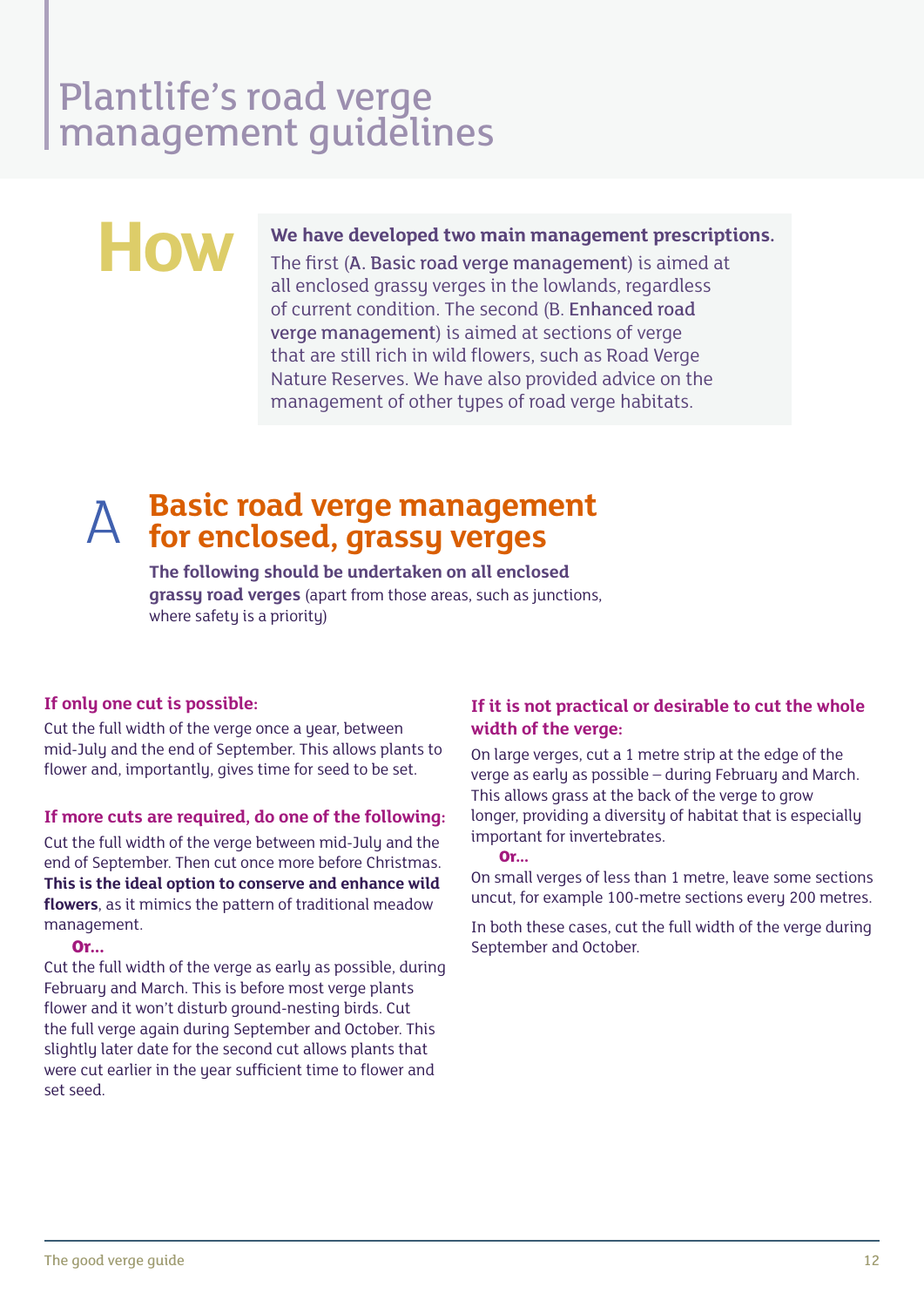# **Enhanced road verge management for grassy verges**

A full or even partial survey of the wildlife interests of a network of verges can be very useful in determining their nature conservation value and determine management priorities. Those identified as being of medium or high quality, depending on the type of vegetation and diversity of species present, should receive more careful management as follows:

**Typical meadow-type verges:** To maintain a typical meadow-type verge (e.g. grassland around knee-height with cowslip, buttercups, oxeye daisy, knapweeds, crane's-bills, orchids), cut the full width of the verge twice a year between mid-July and Christmas. Generally, the later the first cut the better, as it allows more species to shed their seed, especially orchids; on verges of low fertility and high diversity the first cut can be delayed to mid-October, with another cut if necessary before Christmas. See also 'collection of clippings' on the right.

**Short, flower-rich grassy verges:** On dry soils (e.g. chalk grassland) and in coastal situations with short speciesrich grassland that reaches around ankle height, frequent cutting can take place up until April and commence again from the end of August. This avoids the main flowering period from mid-May through to the end of August and will help develop a short flower-rich turf with clovers, trefoils, self-heal and other small species. These verges can provide a long continuity of flowers that are valuable for bees and other insects.

**Damp verges:** Many plants of damp and wet soils, like purple-loosestrife, meadowsweet and hemp-agrimony, tend to grow at a slower rate through the year and flower slightly later than typical road verge flora. Damp verges in upland areas, with Devil's-bit scabious and melancholy thistle, will also flower later in the year. Cutting times for such verges should be adjusted accordingly, delaying the cut by about a month until seed has been set.

**Collection of clippings:** On all grassy verges of wildlife importance, it is very beneficial to gather and remove grass cuttings, either by hand or by use of suitable cutand-collect machinery. This will reduce the build-up of organic material (a thatch of cut grass), keep nutrient levels low, and ensure plenty of bare ground for plants to regenerate from seed. Studies have shown this to be a major factor in maintaining verge biodiversity. Cuttings from wildflower-rich verges can be used as green hay to benefit other local verges, meadows or grasslands.

**Rare species:** Where a verge has a species of special interest (for example, exceptional vegetation or a rare flower or insect), specialist advice should be sought regarding the most appropriate management regime. Such verges may be singled out by the Highways Agency, the County or Parish Council, or the local Wildlife Trust as Road Verge Nature Reserves (RVNRs) or as County Wildlife Sites (depending on county).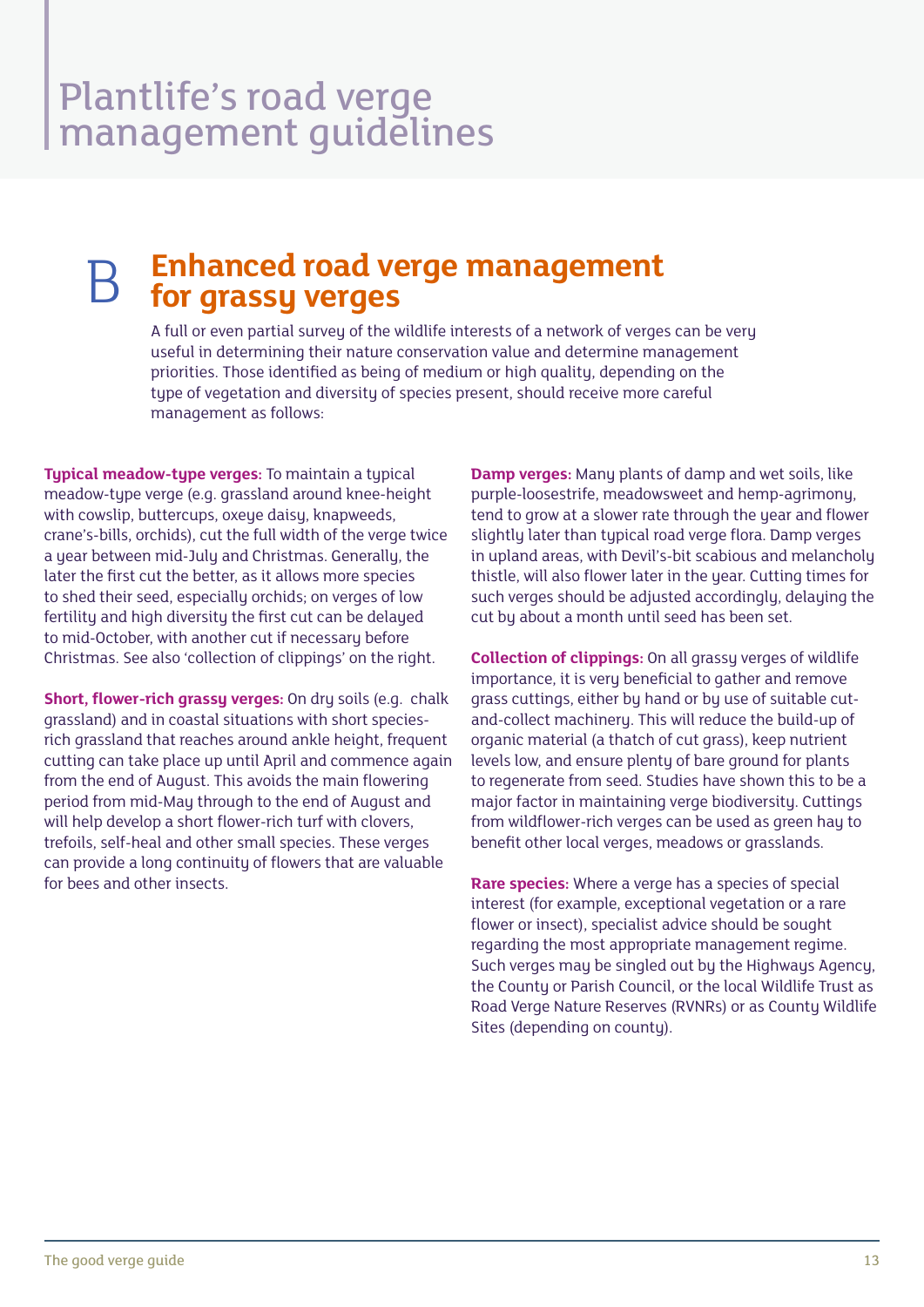# **Management of other verge habitats** C

**Unenclosed road verges:** Where verges are not separated from the surrounding countryside by a fence, hedge or wall, they will be grazed by livestock wandering from the land around. Usually, they do not need any additional management. In upland areas, such verges don't grow as vigorously, but in the absence of grazing grassy verges may require a cut every 3-5 years, ideally in September. Changes in the management of surrounding farmland and habitats (for example undergrazing of heathland commons in lowland England and Wales), can affect the vegetation of verges and, if the change is deleterious, should be tackled as part of the management of the habitat as a whole.

**Ditches**: These are very important components of the verge, providing both essential drainage and opportunities for wildlife. Often, they are enriched with silt and nitrogen washed from the road's surface and from neighbouring farmland. As a result, they can grow luxuriantly but, being at the back of the verge, generally don't pose a problem for road safety. They should be maintained regularly by digging out; deposition of the spoil on the surrounding verge is generally not a problem and can actually be beneficial, providing bare soil for germination.

**Woodland and shaded verges:** Verges rich in earlyspring flowering woodland species, such as primrose, bluebell, wood anemone and ransoms, often have a thin growth of grass and don't usually need cutting very often; a late summer cut, though, is very helpful to keep woody plants like brambles, holly and sapling trees under control. Such verges should not be cut between the end of January and mid-July to allow early spring flowers to grow and set seed. Steep, shaded lanesides and hedge banks should be treated in the same way. It is not usually necessary to collect clippings if the grass is thin.

**Hedgerows, scrub and woodland:** On larger verges, areas of woodland and scrub at the back of the verge should be retained, as these will provide valuable habitats for birds and other wildlife. These should be managed by cutting on a rotation of up to 10 years. Hedgerows also provide important shelter and should be maintained on a rotational basis. Any cut material should be removed from the verge.

**Herbicides:** Wherever possible, eliminate the general use of herbicides. Their use encourages the development of vigorous, rank vegetation and a vicious cycle of spraying can develop, where costly herbicides are used repeatedly to control the same weeds again and again. They do, however, have a role to play in the control of invasive native and non-native species, notifiable weeds and for treating the stumps of cut trees and shrubs where alternative techniques are ineffective.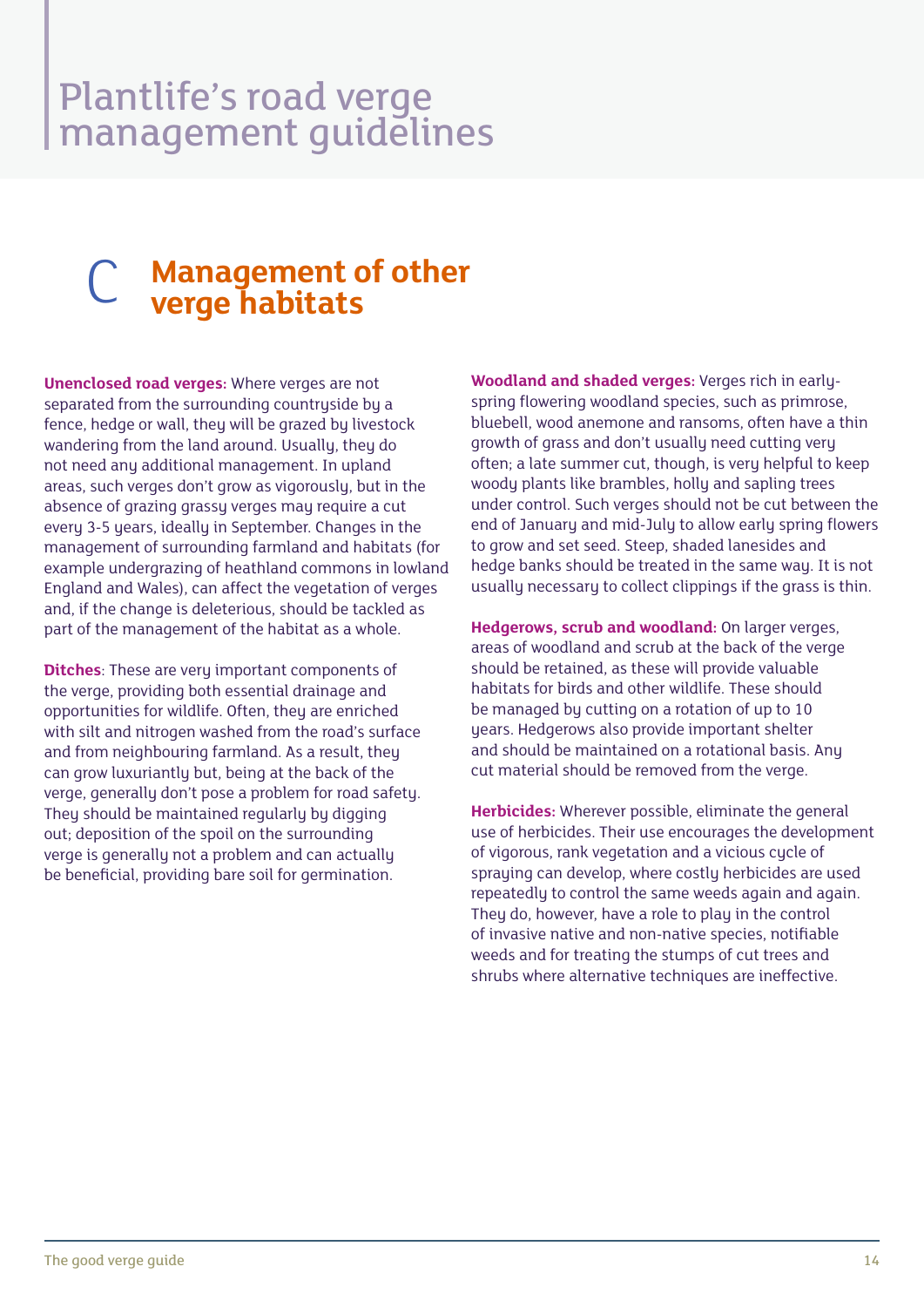# **Benefits for bees, butterflies and beetles**

**As Sir David Attenborough puts it,**  "plants capture energy from the sun and all life on land, directly or indirectly, depends on them"

> If we get the plants right, all other wildlife has a chance of thriving. Road verges are essential refuges for the wild flowers that support our wildlife and their value in the fight to conserve bees, butterflies and beetles cannot be underestimated. Thankfully, this contribution is now being recognised; several national pollinator plans and strategies have targets to bring back colour to our verges.

But plants provide invertebrates with a wide range of resources. While the current focus is firmly on providing nectar and pollen for declining pollinators, especially bees, it's worth remembering that there is very much more to the relationship between plants and invertebrates. The most critical role that plants play from an invertebrate point of view is as a source of food: caterpillars of moths and butterflies, aphids, grubs, weevils, grasshoppers, mites, gall wasps, shield bugs, sawflies – the list of invertebrates that feed on living and dead plant material is enormous.

### The **top 10** road verge flowers that support the highest numbers of invertebrates are:

- 1 **Bird's-foot trefoil** - *Lotus corniculatus* (160 species supported)
- 2 **Yarrow** - *Achillea millefolium* (141 species)
- 3 **Red clover** - *Trifolium pratense* (115 species)
- 4 **Dandelion** - *Taraxacum officinale* (107 species)
- 5 **Ragwort** - *Senecio jacobaea* (107 species)
- 6 **Lady's bedstraw** - *Galium verum* (101 species)
- 7 **Hedge bedstraw** - *Galium mollugo* (100 species)
- 8 **White clover** - *Trifolium repens* (98 species)
- 9 **Meadowsweet** - *Filipendula ulmaria* (91 species)
- $1<sub>0</sub>$ **Oxeye daisy** - *Leucanthemum vulgare* (85 species)

You can see that, even if only a small number of flowering plant species can be encouraged to grow on verges, the potential benefits are huge. And if the insects return, so does the wildlife that feeds on them, all the way to the top of the food chain.

### **Our main aims when managing road verges for invertebrates are:**

- **•** Increase native plant diversity to provide the maximum range of food plants, including pollen and nectar
- No cutting between May and the end of September as this destroys food plants, flowers, eggs and larvae
- Provide a diverse vegetation structure, including short and long grass, and areas of scrub to provide shelter and roosting sites

Our road verge management guidelines have been produced with invertebrates in mind. A balance has to be reached, though because, for many species, it is very beneficial to leave areas of uncut grass – standing vegetation is used by many overwintering invertebrates. However, leaving verges uncut rapidly leads to plant species loss – in as little as one year – and this is highly detrimental to overall biodiversity. While our advice is to "cut the full width of the verge", in reality standing vegetation is normally left at the back of the verge and around scrub, providing valuable shelter.

We must also be mindful of the need to keep the wild in wildflower. While 'pictoral meadows' 'pollinator mixtures' (often with many nonnative species) provide a quick-fix for pollinators, they do very little to support the huge numbers of invertebrates that feed on native meadow flowers. They're also expensive to buy and grow, needing considerable contractor time. If we want a sustainable and long-term future for our bees, butterflies and beetles, we should instead be using natural seeding techniques to bring back the flowers to our verges.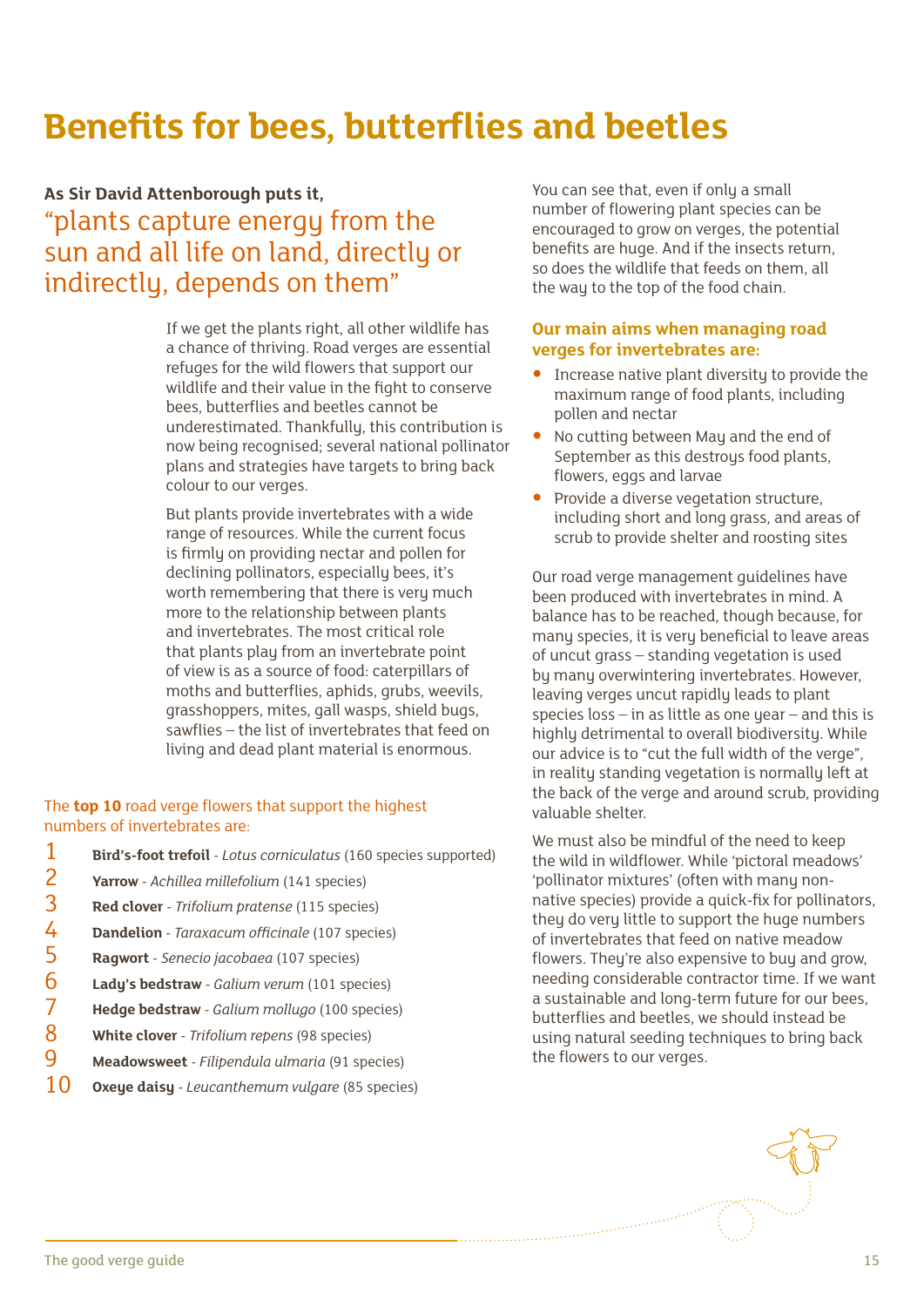# **Yellow rattle nature's own lawnmower**

This special wild flower has the potential to be a major player in the future of our grassy verges. It does three essential jobs:

- **Reduces the growth of grass by up to 60%**; as a result, verges do not need to be cut so early and so often, with consequent **savings on the verge mowing budget**.
- Opens up the grass sward, **creating room for other wild flowers to grow**; there is a direct correlation between the number of yellow rattle plants and the number and diversity of other flowers in flower-rich grasslands.
- With less grass growth each year, **the need to remove clippings is reduced** and soil fertility remains lower.

# So, it's a **win-win situation**.

Yellow rattle (*Rhinanthus minor*) is a semi-parasitic annual. Each spring the seeds germinate and, as the roots grow, they tap into those of the grasses growing around them. Water and nutrients are drawn from the grasses, considerably reducing their vigour and allowing other more delicate meadow flowers to thrive in their place. The yellow flowers are followed by many inflated seed pods, which rattle with seeds when they are ripe. In the past, this sound was often used by farmers as a sign that the hay was ready to cut.

Seed collected from local sources – such as wildflower meadows – can be sown in late summer after the first cut of grass has taken place and the verge has been scarified. Once a verge has been inoculated with yellow rattle, no more additional work is needed; it will spread rapidly, **but only if the verge is not cut until after seed has been set**, usually from mid-July onwards. As long as seed is produced, this will fall naturally into the verge and ensure more yellow rattle next year. The early mowing of verges is a primary reason yellow rattle has been lost from many verges.

Trials are now underway in England and Wales to assess the effectiveness of yellow rattle as a means of controlling the grass.

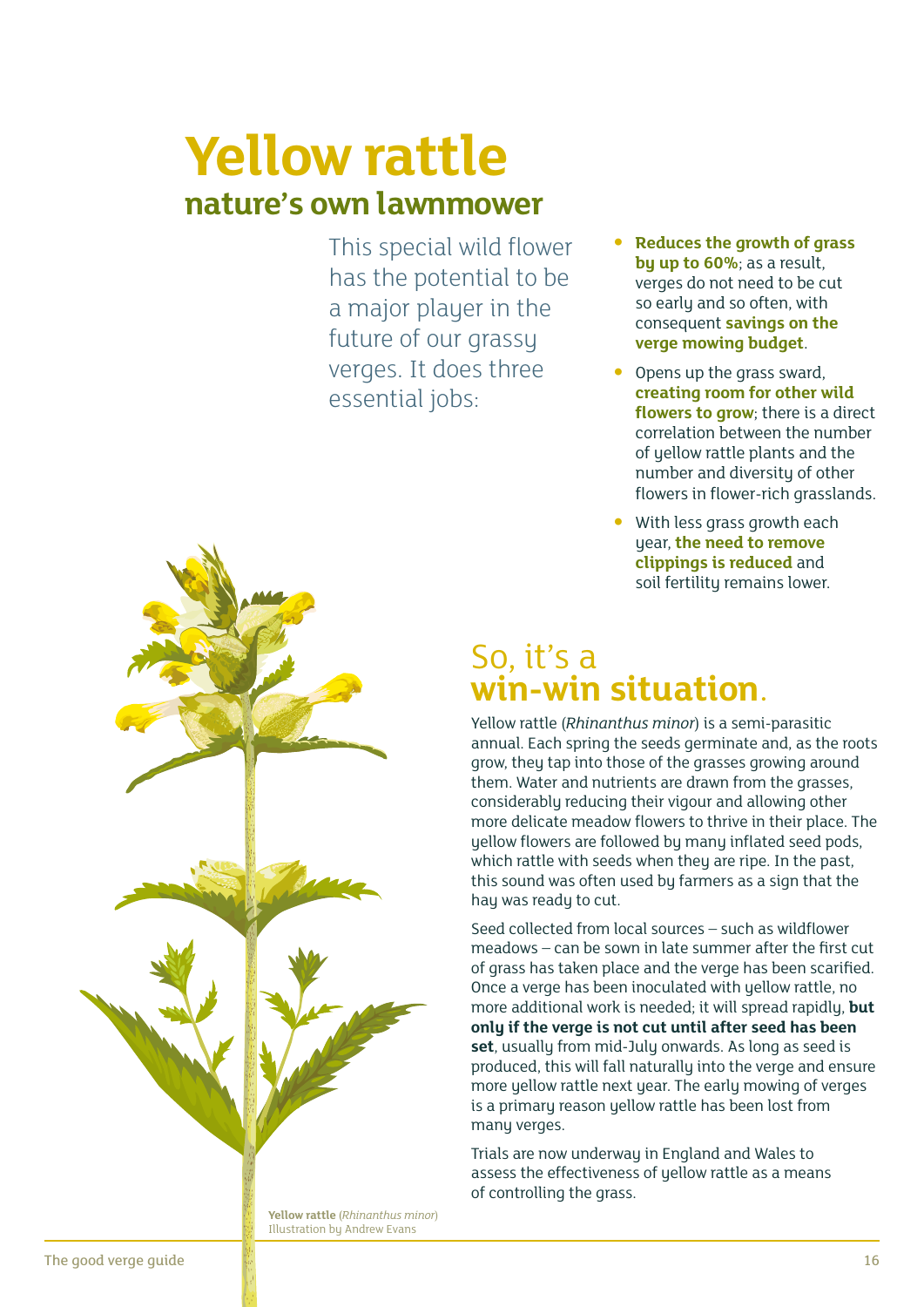# Verges and the law

Road verges are not afforded any legal protection in the UK. The way they are managed is entirely down to their owners and those authorities charged with their maintenance and upkeep. This means that there is no control over the way verges are managed. The only exceptions are where a specially protected species – one listed under Schedule 8 the Wildlife & Countryside Act 1981 – grows on a verge. This includes plants such as lizard orchid, Deptford pink and meadow clary. Such species cannot legally be 'destroyed' if they grow on a verge or any other habitat.

Roads and road verges are managed by the relevant designated highway authority, typically as follows:

NATIONAL ROADS: motorways and trunk A roads are managed by Highways England, the North and Mid Wales Trunk Road Agency and the South Wales Trunk Road Agency, Transport Scotland and Transport NI.

COUNTY ROADS: in rural areas, usually managed by the council or local authority that has been designated the highway authority, though parish councils may undertake additional verge cutting within communities under delegated schemes.

The Countruside and Rights of Way Act 2000 places a duty on government departments and public authorities in England and Wales to show regard for conserving biodiversity in all their actions. In particular, this regard must be shown on public authority managed land, including roads and verges.

In 2015, Highways England produced a new **[plan to protect](https://www.gov.uk/government/uploads/system/uploads/attachment_data/file/441300/N150146_-_Highways_England_Biodiversity_Plan3lo.pdf)  [and increase biodiversity](https://www.gov.uk/government/uploads/system/uploads/attachment_data/file/441300/N150146_-_Highways_England_Biodiversity_Plan3lo.pdf)** on the motorway and trunk road verges of England. This lists 5 broad outcomes to measure progress and the agency will be working closely with partner organisations to help deliver the plan.

The Welsh Assembly Government published its 10-year **[Trunk Road](http://gov.wales/docs/det/publications/160113-trebap-en.pdf)  [Estate Biodiversity Action Plan](http://gov.wales/docs/det/publications/160113-trebap-en.pdf)  [\(TREBAP\)](http://gov.wales/docs/det/publications/160113-trebap-en.pdf)** in January 2004. This set actions and targets for 2014, made links with relevant species and habitat Biodiversity Action Plans, and aimed to raise awareness of the biodiversity interest of the trunk road and motorway network. An updated plan does not appear to be available.

In Scotland, the Nature Conservation Act (2004) places a duty on Transport Scotland, as a public body to 'further the conservation of biodiversity in exercising its functions'; see **[here](http://www.transport.gov.scot/environment/landscape-and-biodiversity)** for more information. Furthermore, the Landscape and Ecosystems objective seeks a landscape level outcome in which, "Organisms can move, feed, reproduce and disperse effectively, and are better able to adapt to changing circumstances of land use and climate change".

Currently, there is no published plan that specifies the management of biodiversity on road verges in Northern Ireland. The Biodiversity Strategy for Northern Ireland to 2020 has a stated mission "To make progress towards halting overall biodiversity loss, establish an ecosystem approach and help business and society in general have a greater understanding of the benefits that nature can bring to everyday life in Northern Ireland"